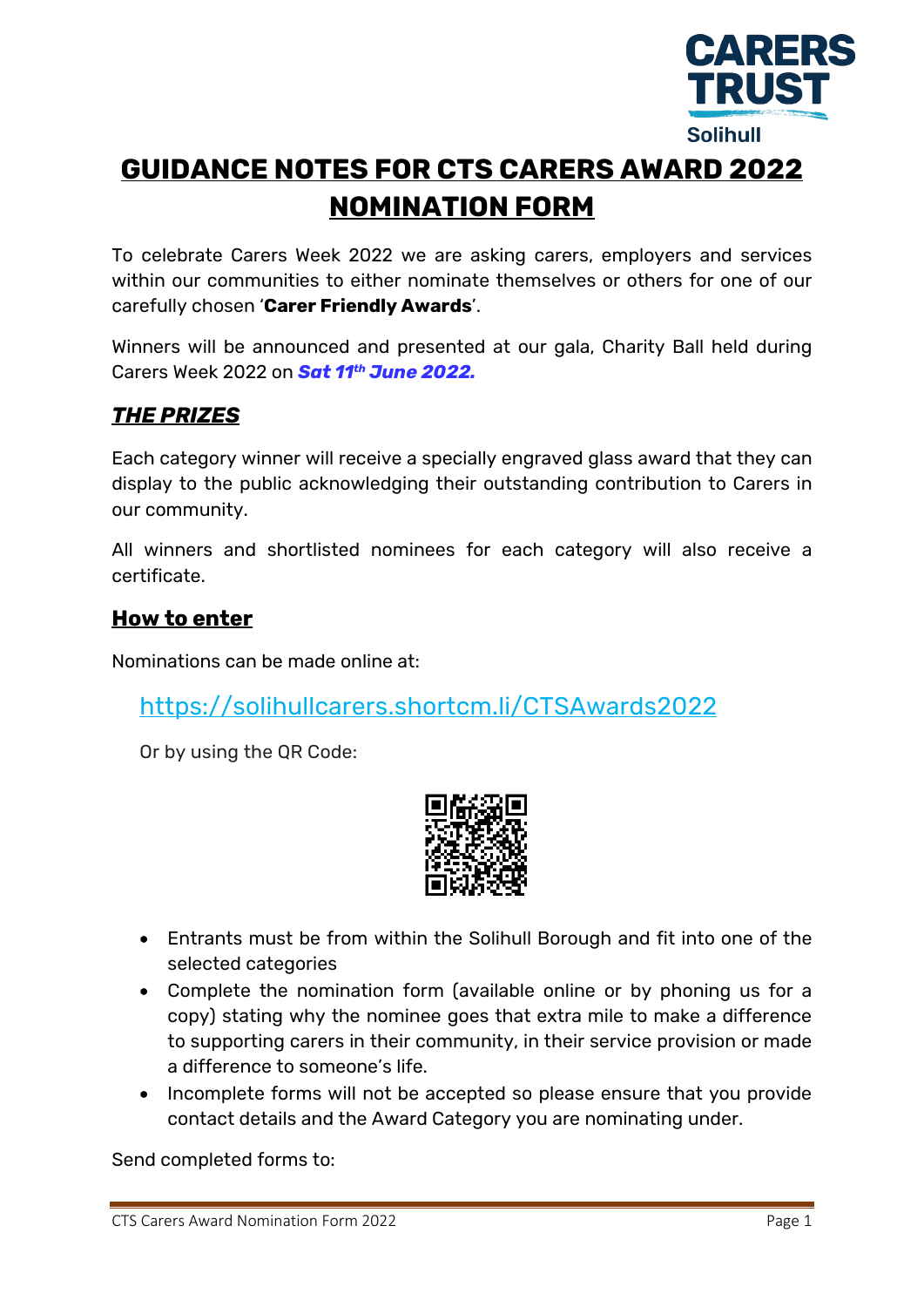#### *BY POST*

Carer Friendly Awards 2022, Carers Trust Solihull, The Carers Centre, Solihull Fire Station Annexe, 620 Streetsbrook Road, Solihull, B91 1QY

### *CLOSING DATE FOR ENTRIES: Fri 9th April, 12pm*

#### **JUDGING**

Entries will be anonymised, shortlisted and judged by an independent panel. This panel will consist of a variety of individuals from professionals, carers, employers etc. Judging will be based on the form contents so please ensure to include all relevant information.

Please note that the panels' decision is final.

## **YOUR DATA**

The information contained in this nomination is strictly confidential and will not be communicated to any person/organisation other than the judging panel (with the exception of the details for the example of the 'extra mile' at the announcement of the award).

All nomination forms are destroyed after the event. There is an option within the form to receive information on future events or next years' awards ceremony.